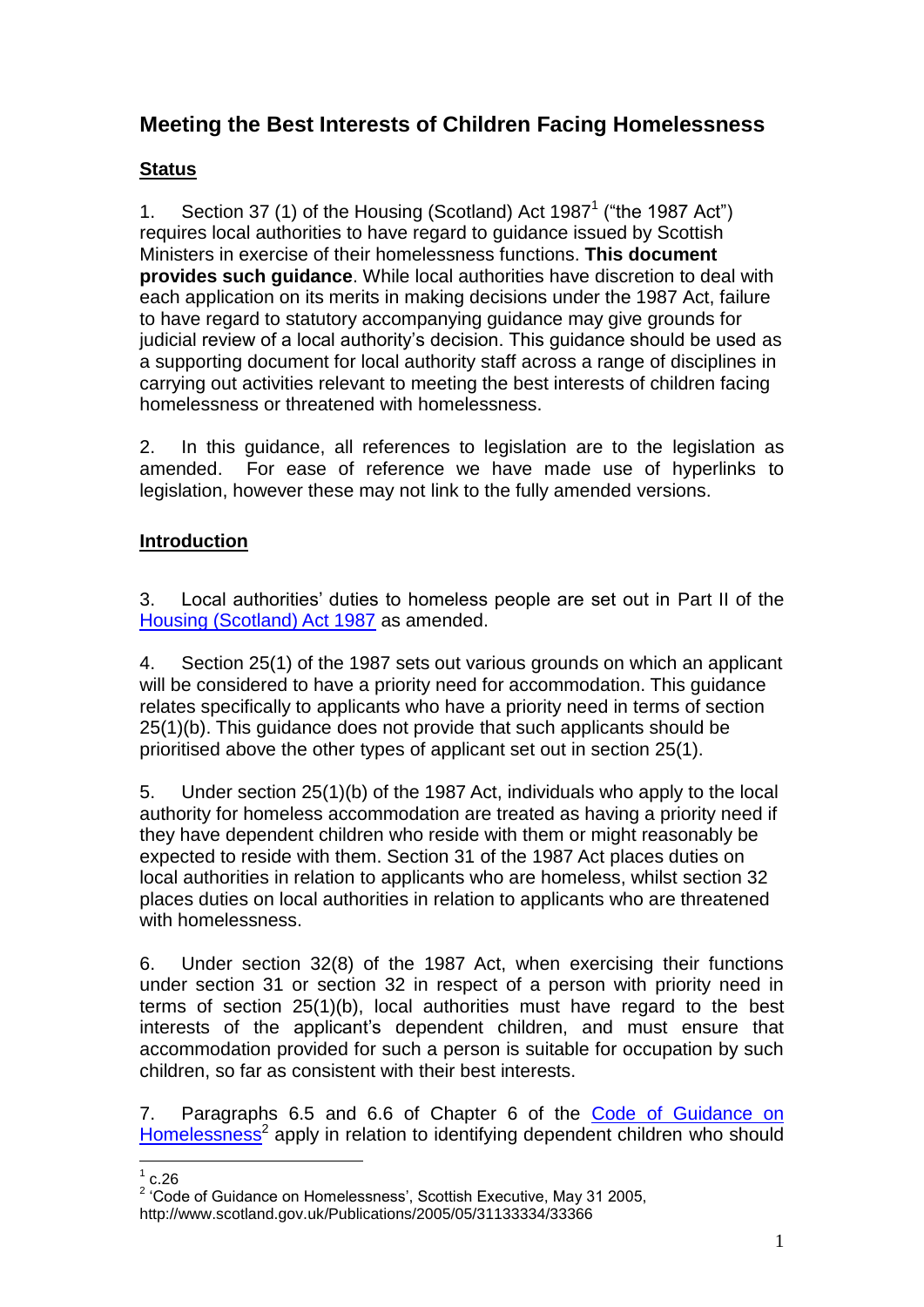be taken into account in determining the local authority's duties under section 31 and section 32 duty of the 1987 Act. Local authorities should always take cognisance of the Code of Guidance on Homelessness when making decisions in relation to their duties under section 31 and section 32 of the Act, and should consult the guidance as a matter of best practice.

8. The duties in section 31 and section 32 are consistent with the relevant articles of the UN Convention on the Rights of the Child relating to the best interests of the child being a primary consideration in all actions concerning children (Article 3) and the right of every child to a standard of living adequate for the child's development (Article 27).

9. This guidance has been produced to help local authorities co-ordinate and carry out their duties under Part II of the 1987 Act in relation to children facing homelessness or threatened with homeless, to ensure that the best interests of such children are being met fully and equitably across the country.

## **Corporate approach and multi-agency joint-working**

10. The responsibility for meeting the best interests of children facing homelessness does not rest solely with the local authority section dealing directly with homelessness. Local authorities should ensure that their approach to providing the best possible service to children facing homelessness is one which involves all relevant departments and sections within the council. Providing services to children experiencing homelessness may cut across all local authority services although some will be more concerned with the housing situation of the child.

11. Local authorities should also endeavour to ensure that other organisations, including Child Protection Committees, NHS Boards, police services, children's reporters and the voluntary sector also play key roles in identifying, supporting and protecting children experiencing homelessness.

10. Paragraphs 3.2 – 3.13 of Chapter 3 of the [Code of Guidance on](http://www.scotland.gov.uk/Publications/2005/05/31133334/33366)  [Homelessness](http://www.scotland.gov.uk/Publications/2005/05/31133334/33366) detail provisions for partnership working with other agencies and use of protocols. Regardless of the level at which those involved in homelessness services are operating, where contact with other statutory or voluntary agencies is necessary the principles contained within paragraphs 4.44 – 4.49 of Chapter 4 of the Code of Guidance on Homelessness apply in relation to joint assessments and working arrangements.

11. Such joint working will require the utilisation of shared information systems and as such paragraphs 4.22 – 4.26 of Chapter 4 of the [Code of](http://www.scotland.gov.uk/Publications/2005/05/31133334/33366)  [Guidance on Homelessness](http://www.scotland.gov.uk/Publications/2005/05/31133334/33366) are important in terms of considering which information is most relevant to other agencies as well as reducing the impact that assessment interviews can have on families experiencing homelessness. A review of Single Shared Assessments arrangements should be carried out to ensure that the assessment elicits the most relevant information in relation to children in homeless families as well as the applicant. This will ensure that information sharing is as effective as possible.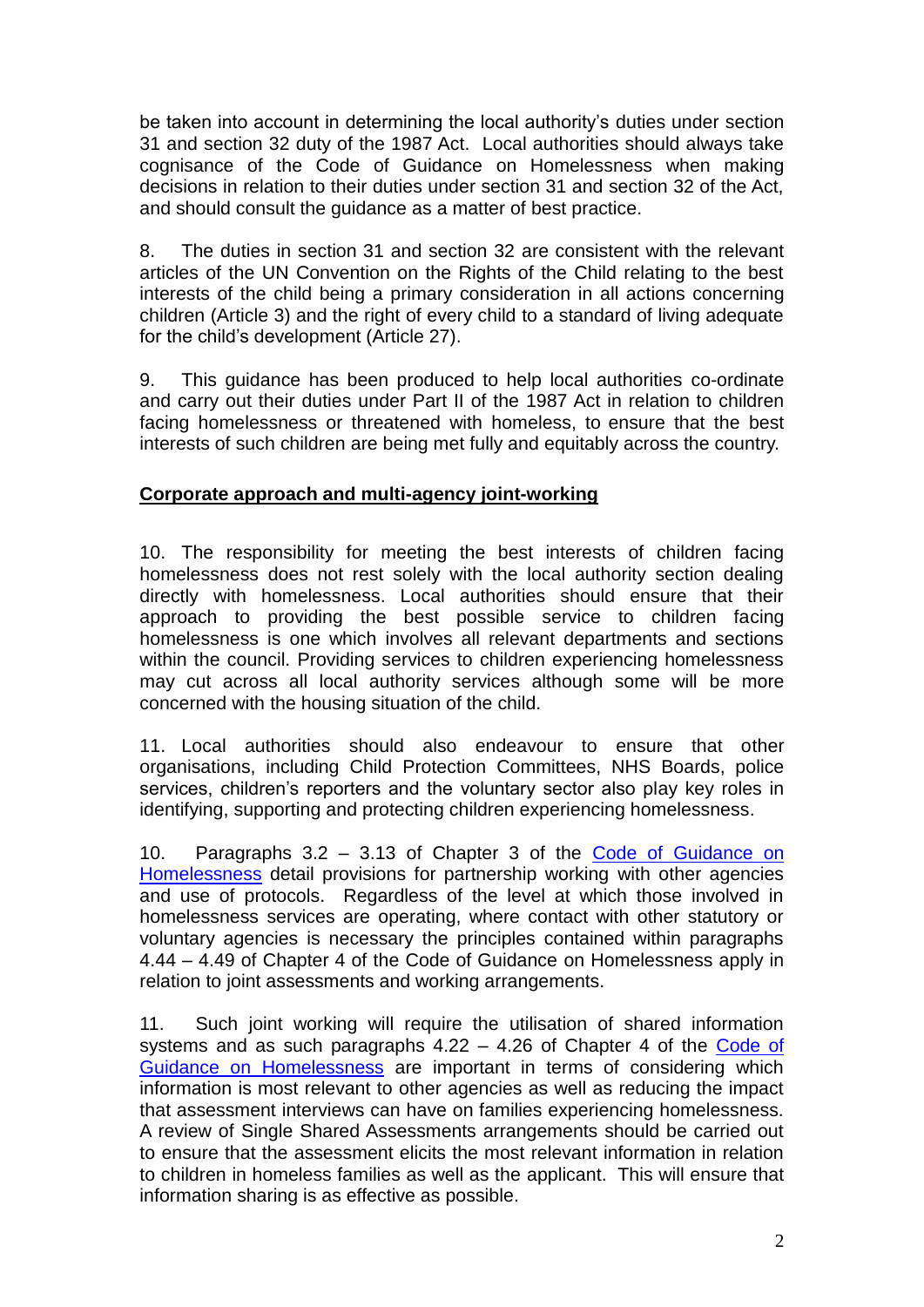# **Adopting the GIRFEC approach as good practice**

12. When considering the best interests of children facing homelessness, it is good practice for local authorities to adopt the approach outlined within the philosophy and aims of the Scottish Government/COSLA joint approach to [Getting It Right For Every Child \(GIRFEC\)](http://www.gov.scot/gettingitright)*.* The overarching principle of GIRFEC is that local authority and other relevant agencies must work together to best meet the needs of the individual child.

13. GIRFEC is the national programme that aims to improve outcomes for all children. It is at the heart of all Scottish Government's policies for children. GIRFEC emphasises the role of a 'named person' who can play a vital coordinating role in ensuring that frontline practitioners are aware of their own role in meeting the best interests of children, and pursuing best possible outcomes. In turn, it is equally important that the 'named person' is aware of the impact of homelessness on children. Further useful links to GIRFEC publications are noted below for ease of reference:

• GIRFEC publications

## **Defining the Best Interests of Children facing Homelessness**

14. Children who are homeless or threatened with homelessness should be appropriately involved in discussions and decisions that affect them. They should feel that they have been listened to and their wishes have been heard and understood. Where this is done children are much more likely to feel comfortable that they understand what is happening and why. Appropriate involvement not only allows the child to feel valued but also helps to ensure that decisions more accurately reflect their concerns and needs. Involvement should be appropriate to the age and capacity of the child but the presumption should be in favour of ensuring that the child has the opportunity to express a view, where practicable.

15. The research referred to below at paragraph 17 highlights that children within the same family need to feel respected as individuals. It is recognised that it might not be possible to reconcile very different views, but it is important to give each child an opportunity to be heard. Local authorities will be best placed to assess the required skills level of staff in terms of interviewing children, and should move to provide any required training to equip relevant staff in carrying out this function. It may be helpful when carrying out any training needs assessment, to take an overall view of which staff would benefit from such training and to ensure that training is offered with a view to ensuring that all relevant sections within local authority services are centrally involved rather than any narrow focus on homelessness or other housing staff. The following principles should be recognised when planning the most effective services from homeless and potentially homeless families with children: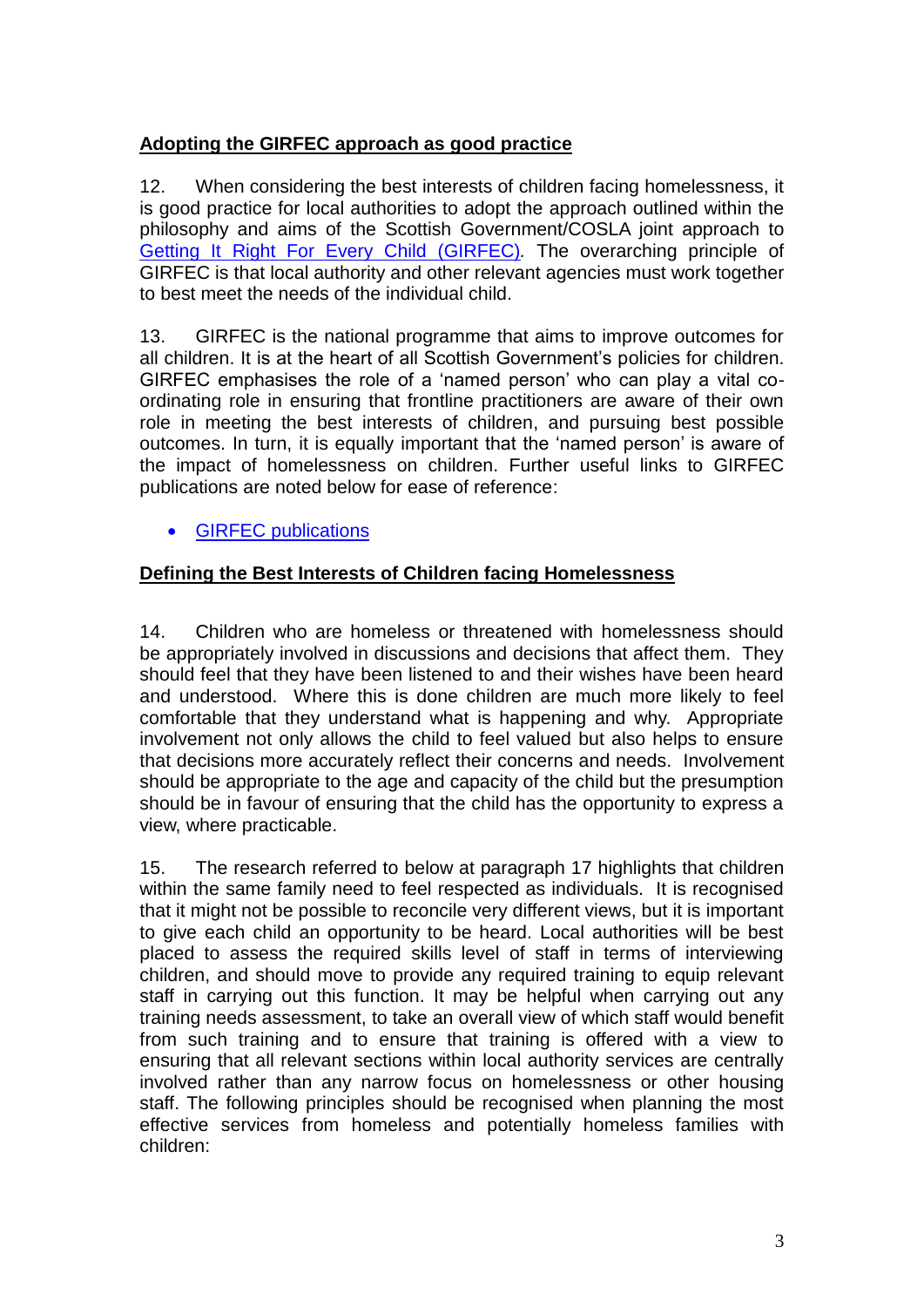# Flexibility

16. When a family becomes homeless or is threatened with homelessness, the best interests of children are met through the most effective management of the various changes of circumstances that a family will experience when in these situations. Local authorities should endeavour at all times to adopt an approach that allows flexibility in considering the provision of accommodation and support to households with children, providing that such an approach is consistent with the local authority's statutory duty to homeless applicants. This will include the need for local authorities to work closely with Registered Social Landlords in their area to encourage them to ensure that the interests of children are reflected in their housing policies and plans and to re-enforce the importance of the contribution good housing makes to positive outcomes for households with children, with particular reference to education, recreational activities and general well-being.

#### Local circumstances

17. Local authorities should take their local circumstances into account when considering what is in children's best interests, and this should influence the development of their working relationships with partners within the wider Community Planning Partnership (CPP) agenda. It may be useful to establish the views of children who have experienced homelessness in their own area, perhaps through local projects working directly with these children. The [small](http://scotland.shelter.org.uk/professional_resources/policy_library/policy_library_folder/acting_in_the_best_interests_of_homeless_children)[scale research](http://scotland.shelter.org.uk/professional_resources/policy_library/policy_library_folder/acting_in_the_best_interests_of_homeless_children) published by Shelter Scotland in January 2009 on the views of children who have experienced homelessness, may provide a useful reference point for local authorities in devising their own approach to seeking children's views.

#### Joint-working

18. Local authorities should ensure that joint-working partnerships with other agencies are underpinned by effective working protocols that allow for agreed operational practices to commence at as early a stage as possible once it has been identified that a family with children requires assistance to either prevent or alleviate a homelessness situation. When framing such protocols, local authorities should take care to ensure that the working practices contained therein are designed to identify the most appropriate services whilst recognising the unique circumstances of each case, and seeking to achieve the best possible outcome in those circumstances.

## Integrated and holistic approach to service delivery

19. In order to deliver homelessness services in the best interests of children, an integrated and holistic approach is necessary. The impact from the homelessness service within a local authority may contribute only partially in delivering improved outcomes to children experiencing homelessness, many of whom may have a range of problems. Therefore a pragmatic approach involving all relevant services within the local authority, and a commitment to encouraging positive input from partner agencies in delivering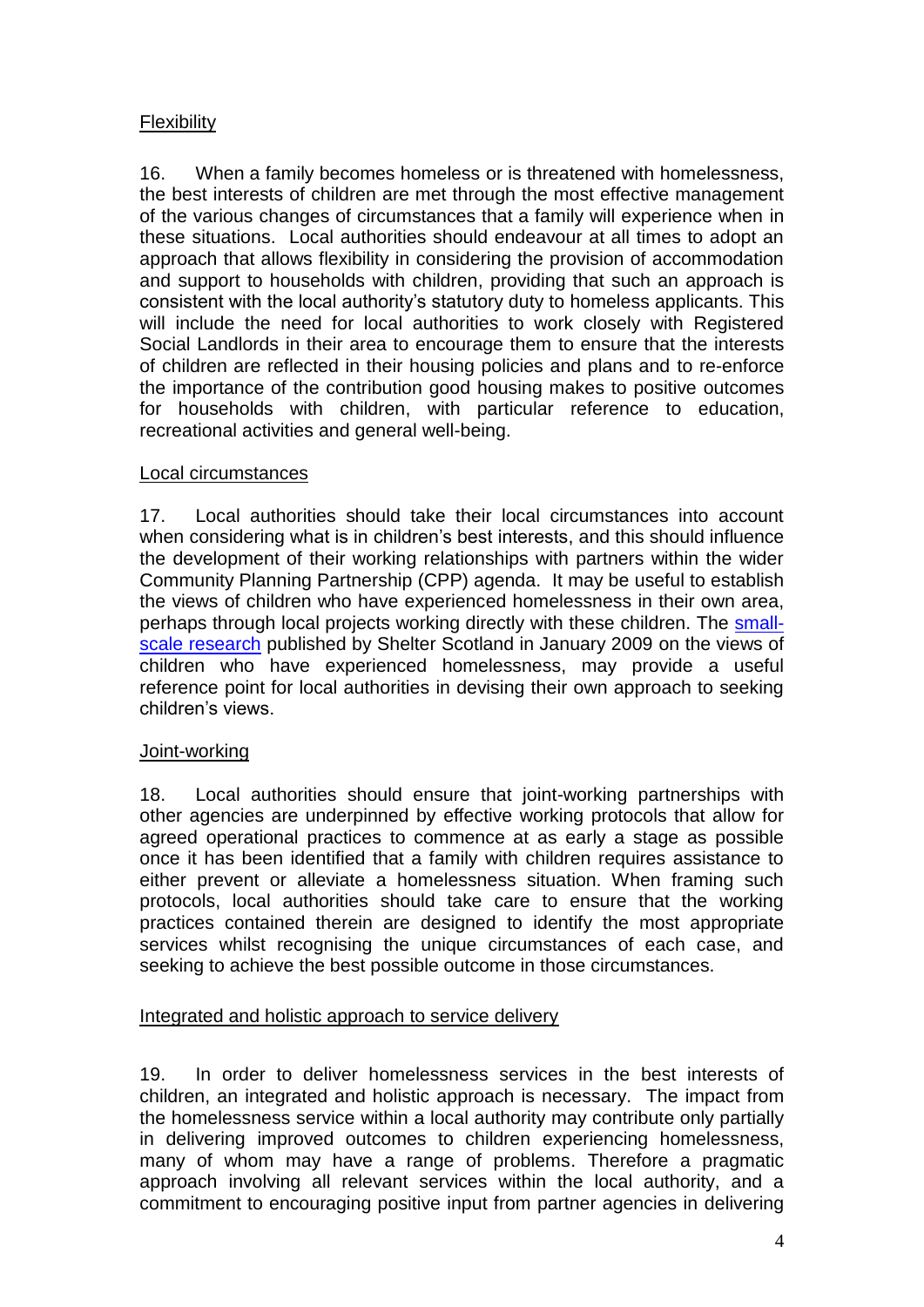services for children experiencing homelessness is essential in order to create effective links between homelessness services and other partners within the existing integrated children's service planning framework as contained within the links to GIRFEC principles outlined in paragraphs 10 and 11.

### **Key considerations in provision of homelessness services**

20. This guidance has been produced to inform the approach that local authorities should take to minimise the impact of homelessness on a child in recognition that, while homelessness is a difficult enough experience for adults, there are specific concerns for children. Homelessness can impact on children in a number of ways. Using the framework provided in this guidance and the specific input required to deliver services at each stage of the process, should assist local authorities in delivering the best possible outcomes for children faced with homelessness and reduce the negative damaging impact of being homeless on a child.

#### Homelessness Prevention

1

21. [Statutoiry Guidance on preventing homelessness](http://www.scotland.gov.uk/Publications/2009/06/08140713/0)<sup>3</sup> developed jointly by Scottish Government and COSLA, published in June 2009, highlights specific factors that can indicate an increased risk of homelessness and sets out a range of activities which can address these. This guidance should be read alongside the statutory guidance on preventing homelessness, and used to assist local authorities in considering their options in homeless prevention activity for households with children.

22. In line with early intervention principles, the focus should be on preventing homelessness where possible. Again, as highlighted in the research noted above, children's local surroundings are likely to have a stronger influence on their quality of life due to their limited mobility in comparison to adults. Maintaining friendships and continuing attendance at local activities are more difficult for children than for adults if they have to move to a different area, so action to prevent homelessness occurring in the first place can have a particularly positive benefit for them. Prevention of homelessness is also potentially beneficial in terms of remaining in the same school, with the same GP, health care and other local services and contact with supportive family and friends.

23. Location considerations should not mean that families with children should be expected to remain in accommodation which is otherwise unreasonable to occupy. However, in exercising their functions under sections 31 and 32 of the 1987 Act, where action can be taken to maintain a family in reasonable accommodation, or to adapt existing accommodation to meet the family's needs, location should always be a local authority's first consideration.

<sup>&</sup>lt;sup>3</sup> 'Prevention of Homelessness Guidance', Scottish Executive, June 2009, http://www.scotland.gov.uk/Publications/2009/06/08140713/0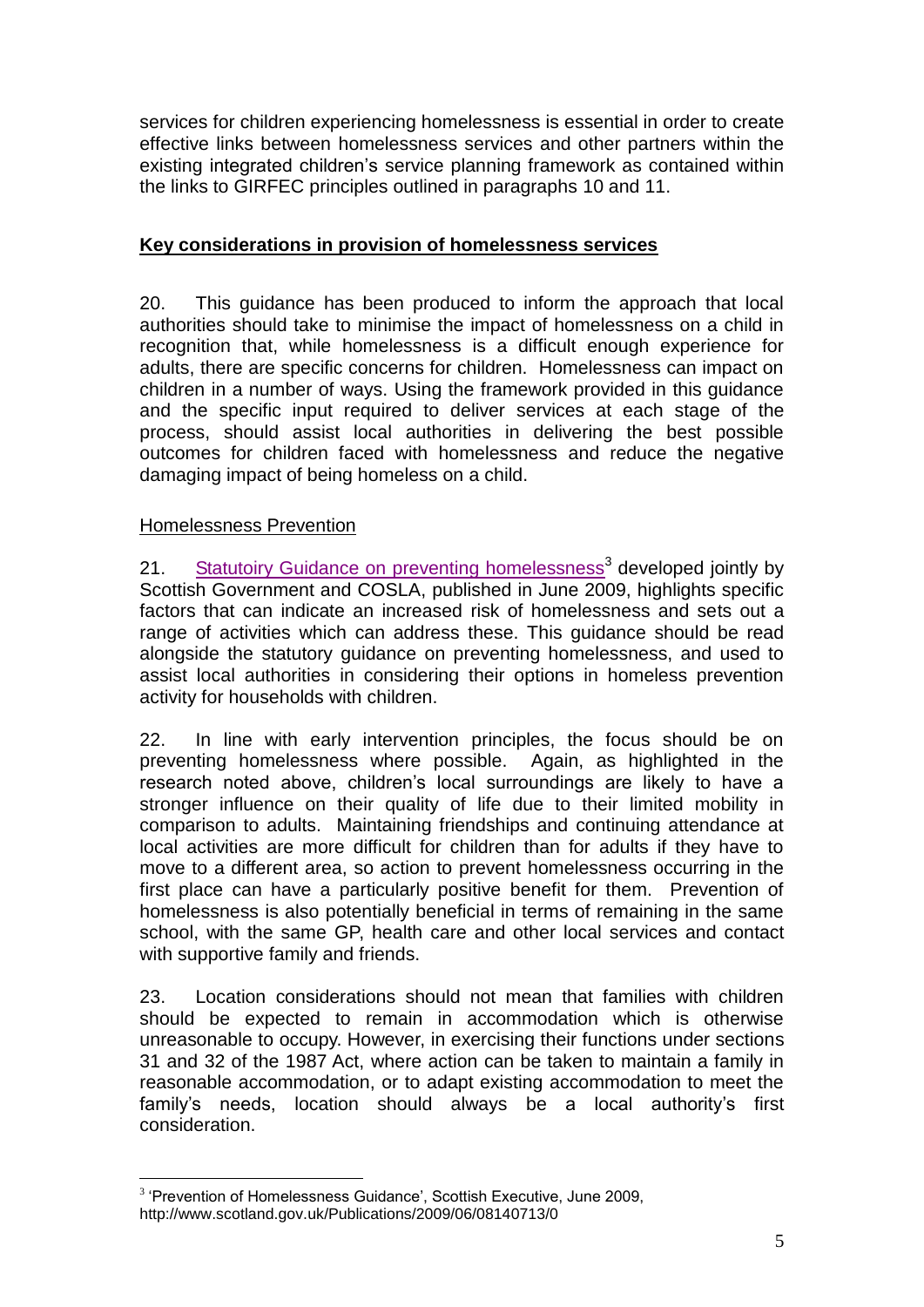## Homelessness Assessment

24. When carrying out a homelessness assessment on a household containing children under the terms of section 28 of the 1987 Act and planning appropriate action, local authorities may wish to draw on the GIRFEC practice model which combines knowledge, theory and good practice. The tools in the model can be used in a single or multi-agency context.

25. Local authorities should also ensure that as far as possible the recording of routine information aligns with the way information is recorded by other local agencies to ease sharing of information where that is in the child's best interests and appropriate consent to such sharing has been obtained, or may be waived due to pressing child protection concerns. It is worth noting that good working protocols in terms of information sharing can yield positive results in everyday work involving the early intervention principles (as outlined in the Statutory Guidance on preventing homelessness referred to at paragraph 21), and not just in 'acute' or 'high risk' situations. Local authorities should work closely with their respective local Child Protection Committees to ensure best possible practice in this area and that staff training requirements in recognising the best interests of children are effectively acknowledged and acted upon.

# Providing accommodation

26. Once a local authority accepts a duty to provide accommodation for households with children under sections 31 to 35 of the 1987 Act, it may be necessary to tackle an immediate lack of accommodation as well as securing suitable longer-term accommodation. When doing so, local authorities must take into account related statutory instruments surrounding accommodation provision, and have regards to other relevant statutory guidance.

27. If temporary accommodation is required it must meet the standards set out in [The Homeless Persons \(Unsuitable Accommodation\) \(Scotland\) Order](http://www.legislation.gov.uk/ssi/2014/243/made)   $2014<sup>4</sup>$  $2014<sup>4</sup>$  ("the 2014 Order") (unless an exception as defined in that Order applies). During the provision of temporary accommodation, the local authority has an opportunity to identify the range of needs of the child and how these can be met most appropriately in any longer-term accommodation solution.

28. The [Code of Guidance on Homelessness](http://www.scotland.gov.uk/Publications/2005/05/31133334/33366) states that moves within temporary accommodation should be minimised for all homeless households. This is especially important for households containing children and moves should not be considered unless this would further the best interests of the child, and is necessary to meet the 2004 Order, or is absolutely unavoidable.

29. Where moving is necessary, full consideration should be given as to how children will be affected and they should be fully involved in the process insofar as possible. The research referred to at paragraph 13 shows that alongside concerns surrounding starting a new school, and possible bullying, children also worry about their toys and pets when moving – local authorities

<sup>1</sup> 4 S.S.I. 2004/489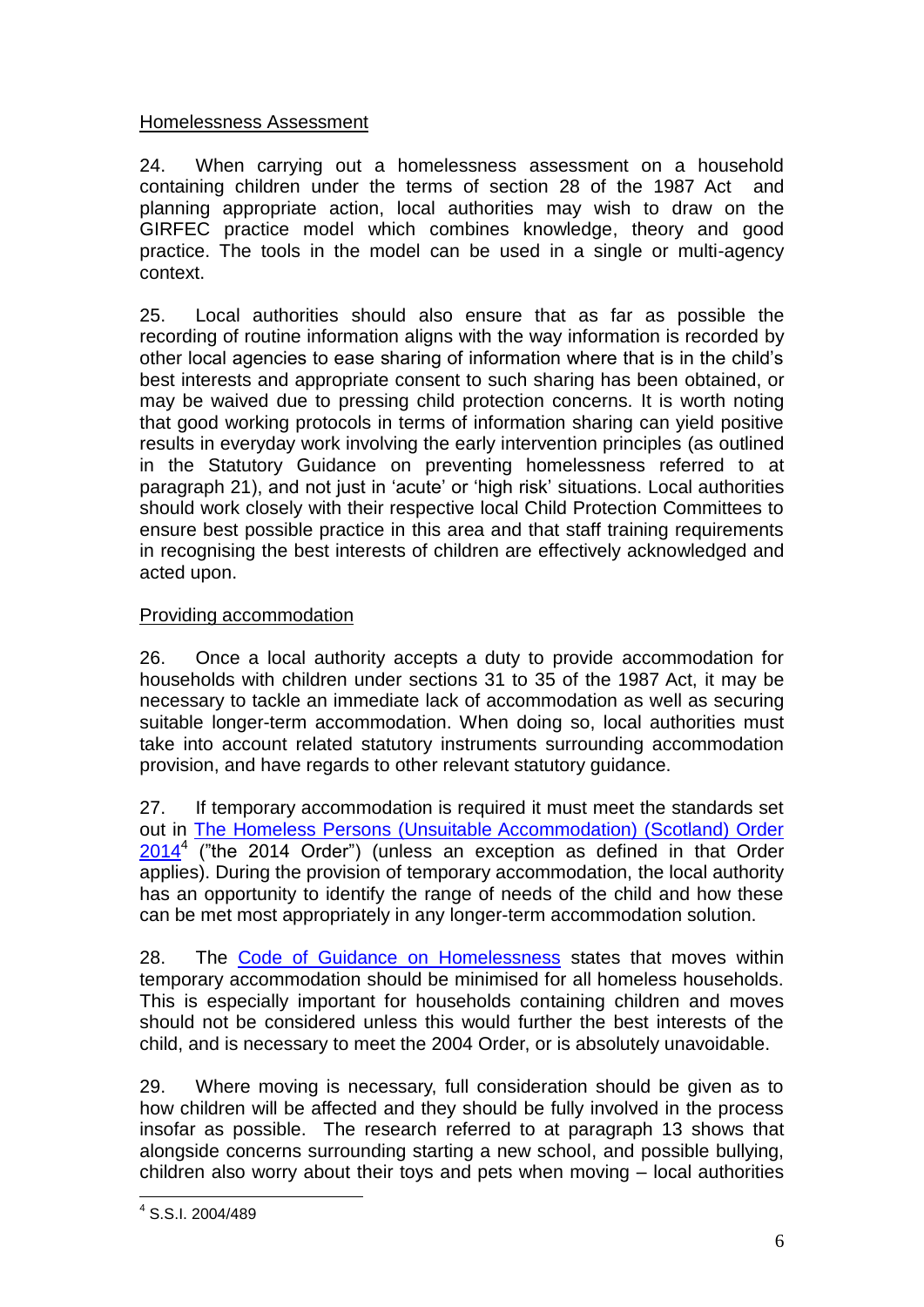should recognise that these concerns may be significant for children; offer reassurance where possible; and take these considerations into account when making decisions.

30. When longer term accommodation is being provided, again the same principles apply as for all homeless households. A sustainable outcome is more likely if the household is located in an area where they are content to live and which allows access to services they either already access or are likely to need to access. For children, this is likely to focus around childcare and schools, and local authorities should attempt to facilitate access to accommodation which allows continuity in this regard. The particular housing needs of some families may be more appropriately addressed within a different type of accommodation tenure if this better meets the access requirements referred to above. The [Homeless Persons \(Provision of Non](http://www.opsi.gov.uk/legislation/scotland/ssi2010/ssi_20100002_en_1)[permanent Accommodation\) \(Scotland\) Regulations 2010](http://www.opsi.gov.uk/legislation/scotland/ssi2010/ssi_20100002_en_1)<sup>5</sup> allow for greater access for homeless families to the private rented sector, and should be considered as a useful tool in considering suitable options for settled accommodation.

31. As is noted above, proximity to facilities which allow for hobbies or interests to be pursued; and to supportive friends and relatives can also be crucial to improved outcomes and should be taken into account where possible.

### Identifying factors that may impact on a child's well-being

32. It is recommended within GIRFEC practice guidance that practitioners should ask themselves a series of questions when they are concerned about a child. From a homelessness service perspective, local authorities should address these questions in the following way:

What is getting in the way of this child's well-being?

*Is there an issue with the existing accommodation itself that can be addressed? Can any such issue be addressed in a way that provides a satisfactory outcome in terms of homelessness prevention? Is it an issue with the area that suggests a move to another area is essential to ensure well-being? Are there benefits or educational issues that require input from other professionals?*

1

<sup>5</sup> S.S.I. 2010/2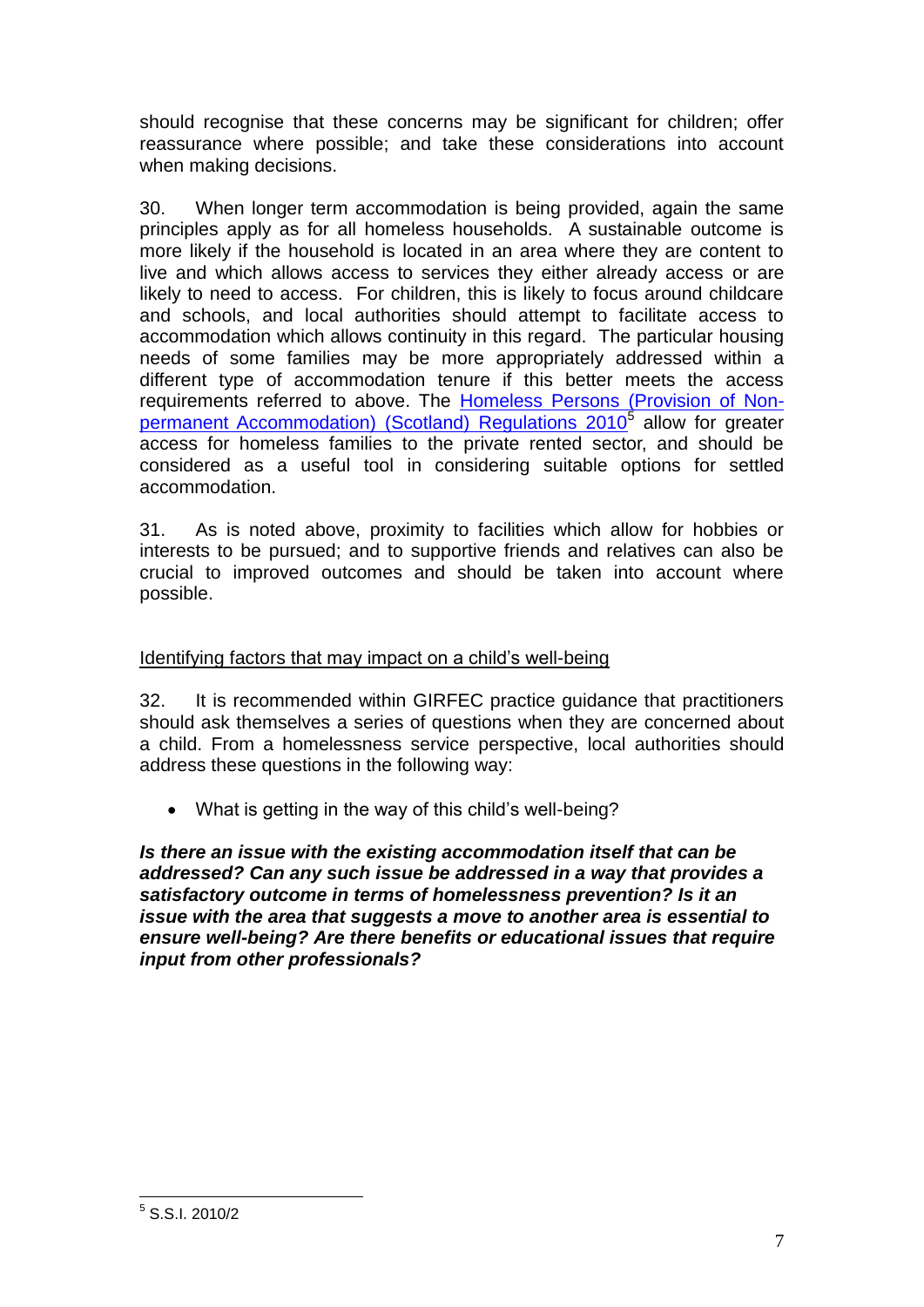Do I have all the information I need to help this child?

*Does the child's existing accommodation meet the standards set out in [The Homeless Persons \(Unsuitable Accommodation\) \(Scotland\) Order](http://www.legislation.gov.uk/ssi/2014/243/made)  [2014?](http://www.legislation.gov.uk/ssi/2014/243/made) Does this child have access to adequate living, sleeping and safe recreational/play facilities? What is the child's daily routine? Do they have the support required to ensure they comfortably and safely access school/nursery? Is this child subject to negative influences that render their current living arrangements unsuitable or dangerous? Can these influences be removed, whilst keeping the child in the same accommodation?*

• What can I do now to help this child?

*Is an immediate response required to alleviate the presenting problem? Do I have the necessary knowledge and expertise to solve any immediate problem to ensure the child's safety? Do I require to refer to other professionals for input at this stage?*

• What can my agency do to help this child?

*Does the existing accommodation meet the standards set out in [The](http://www.legislation.gov.uk/ssi/2014/243/made)  [Homeless Persons \(Unsuitable Accommodation\) \(Scotland\) Order 2014?](http://www.legislation.gov.uk/ssi/2014/243/made) Is my service equipped to meet the needs of the child's well-being? What specific resources does the service have in place that can be implemented within an acceptable timescale to alleviate the problem? Does the situation require the input of more than one service area? For example, prevention advice, homelessness assessment, or temporary accommodation? Is suitable emergency or temporary accommodation readily available if required?*

What additional help, if any, may be needed from others?

*Am I concerned about any health issues that may require a nursing or GP referral? Is there an issue that is having a negative impact on the child's education and requires to be brought to the attention of education professionals? Is the child known to other services such as Social Work whom I should alert to this change in circumstances? Are there any issues that give me such concern as to this child's welfare that police involvement is required?*

The above approach should allow practitioners to focus the main risk factors that have a particular relevance in terms of having a negative impact on the lives of children.

33. Where local authorities are aware that a child is, or has been, experiencing situations that are not stable, particular consideration should be given to taking any action required to maintain or create stable living arrangements as soon as possible. This will require strong communication links with professionals involved in visiting families, and it may be useful to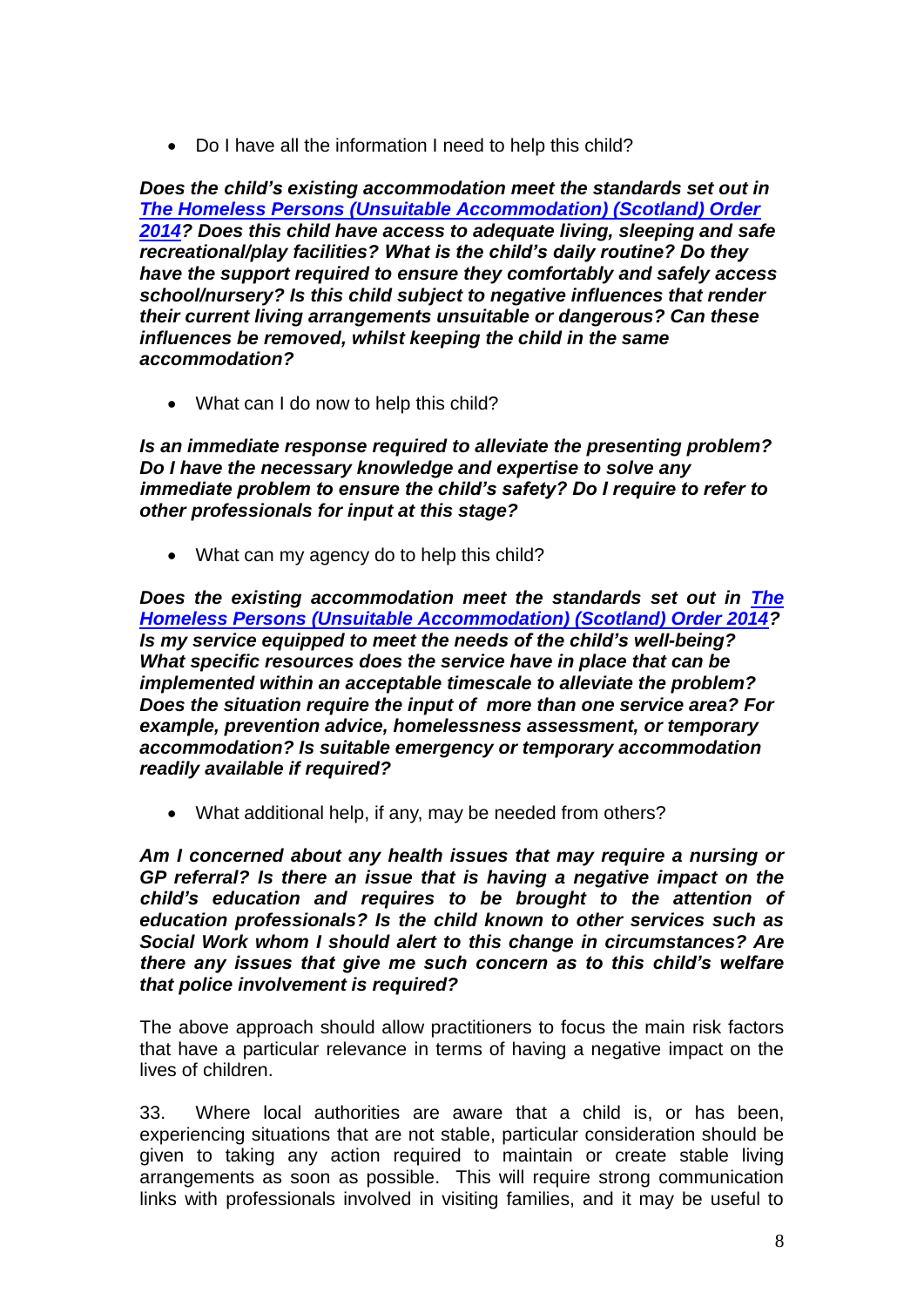establish working protocols in order to allow homelessness prevention activity to begin at as early a stage as possible where required.

34. Where a child is looked after by a local authority, then the local authority will want to respond in a manner which takes into account its additional responsibilities towards that child as a corporate parent. As defined in [Looked After Children and Young People: We Can and Must Do Better](http://www.scotland.gov.uk/Publications/2007/01/15084446/0)  [\(Scottish Executive, 2007\)](http://www.scotland.gov.uk/Publications/2007/01/15084446/0) the term 'corporate parent' refers to the formal and local partnerships needed between all local authority departments and services, and associated agencies who are responsible for working together to meet the needs of looked after children and young people, and care leavers

35. Where it is not possible for a family with children to remain in their accommodation, it may still be possible to ensure that they move to alternative accommodation in a planned way, avoiding a period of crisis homelessness. Local authorities should adopt a housing options approach in these circumstances, as outlined in the [prevention guidance.](http://www.scotland.gov.uk/Publications/2009/06/08140713/0)

36. For [child and adult victims of domestic abuse,](http://www.scottishwomensaid.org.uk/publications/research-reports) moving home because of risk of harm from the perpetrator and, in some cases, the necessity to keep on the move, can lead to a spiral of repeat homelessness, poverty, disruption to schooling or employment and loss of contact with networks of support. A coordinated, multi-agency approach involving partner agencies such as Women's Aid is required to ensure that women and children can stay safely in their own home or, where necessary, make the move into alternative accommodation without facing additional economic and social disadvantages.

#### Corporate approach to service responses – responsibilities applying to different levels within local authorities

37. The Scottish Government and COSLA have established a joint steering group in order to assist local authorities to achieve the 2012 target of abolishing the priority need test by the end of 2012, and the various challenges that this presents. In a clear commitment to promoting and improving joint working one of the [four key remits](http://www.scotland.gov.uk/Topics/Built-Environment/Housing/access/homeless/2012Target/RemitoftheGroup) of the steering group is set out as follows:

"*Continued leadership at both political and corporate level. As we move towards 2012, it is important there is both a shared leadership and accountability of central and local government's ability to reduce homelessness. Promoting and improving joint working between departments and services to address homelessness at both a national and local level is essential"*

38. Provision of services in this manner is not solely related to front line services and there will be a need for involvement at different levels within the organisation to ensure that services are delivered in a holistic way to achieve a desirable outcome for children experiencing homelessness. It is therefore important that the issue of meeting the best interests of children facing